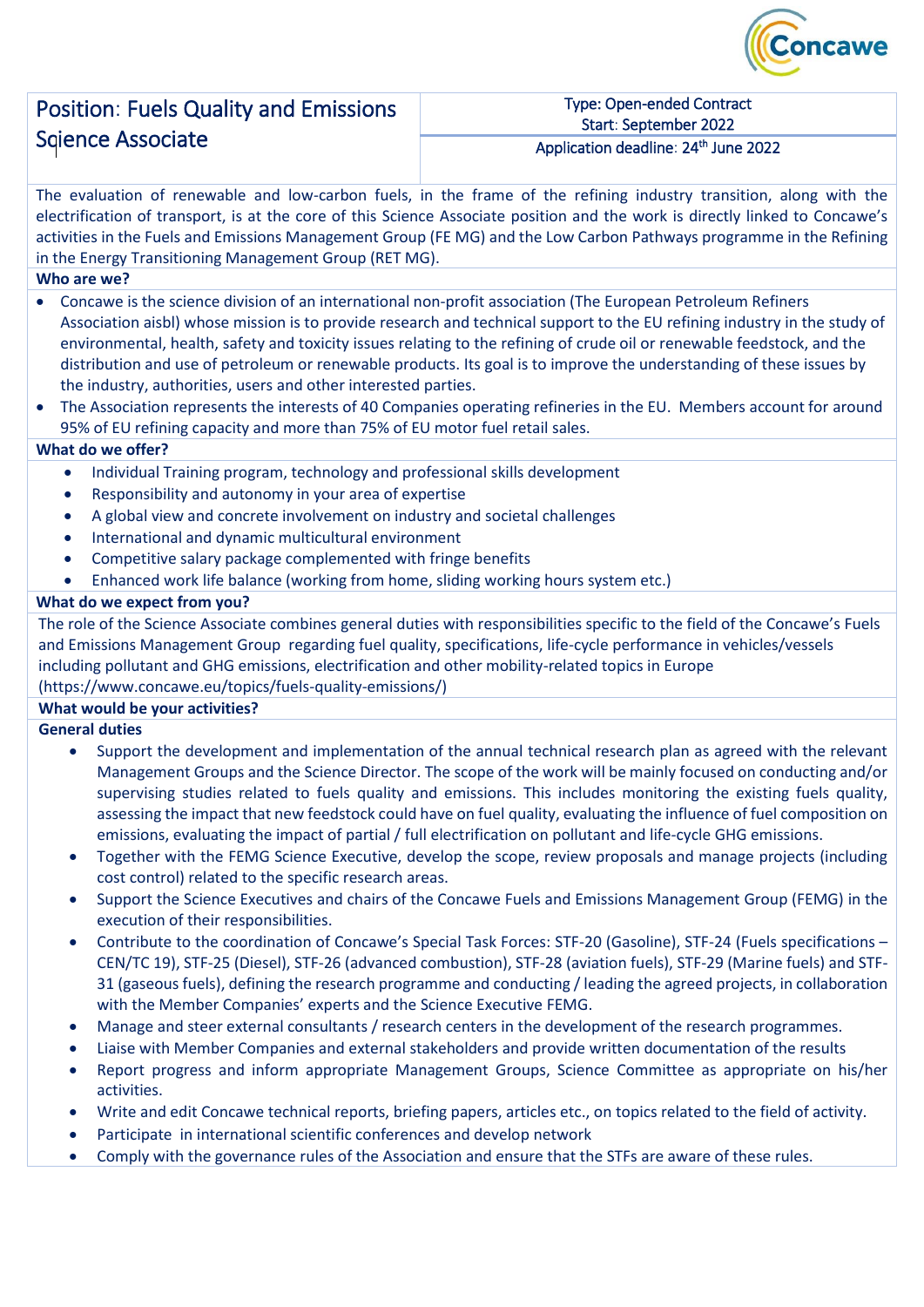

#### **Specific research programmes and responsibilities**

This Science Associate position will focus on the following main tasks, each of which is relevant to the others:

#### **1) Fuels quality**

Fuels quality are permanently discussed and regularly evolving, due to the evolution of the technologies (e.g. powertrain or refining technologies), of the environmental concerns (e.g. pollutant emissions or air quality issues), of the market or of the introduction of new feedstock (e.g. renewable fuels). In this context, The Science Associate FEMG will be in charge of coordinating the work of working groups (composed of Member Company's experts) on the following topics :

- o Coordinating Concawe's Special Task Forces on Fuels specifications and follow CEN/TC 19/WG 21 (Gasoline) and WG 24 (Diesel) meetings
- o Coordinating Concawe's Special Task Forces on aviation fuelsand Marine fuels.
- $\circ$  Coordinating the monitoring of the corresponding fuels quality performed through fuels surveys
- $\circ$  Coordinating the development and the evaluation of new or alternative analytical techniques
- $\circ$  Collaborating with other industry stakeholders and public authorities to find common ground
- o Drafting and / or contributing to relevant scientific publications and articles to disseminate the results of Concawe's analysis in the subject.

#### **2) Performance and emissions**

Because of growing concerns on air quality, vehicles and vessels are requested to lower their pollutant emissions. As an essential element of the combustion, the fuel composition and its properties may (or may not) have an impact on the related performance and emissions. In this context, the Science Associate FEMG will be in charge of:

- o Coordinating Concawe's Special Task Forces on Gasoline, Diesel, advanced combustion, and gaseous fuels.
- o Developing and coordinating research programs evaluating the impact of fuel composition and properties on the performance and the emissions, as well as the impact of new powertrain technologies, new aftertreatment features and partial/full electrification.
- o Selecting the ad hoc research centers / contractors to perform these programmes and preparing the contracts.
- o Liaising with the Science Executive Air Quality (AQ) in assessing the impact that new emissions levels could have on air quality matters.
- o Drafting and / or contributing to relevant scientific publications and articles to disseminate the results of Concawe's analysis in the subject.

#### **3) Low Carbon pathways**

Electrification and alternative low carbon feedstocks will play a key role, progressively replacing oil in the transition towards 2050. These alternative feedstocks will include, among others, fuels from biomass residues, waste materials, green/blue hydrogen, potentially associated with recycled CO2 to form electro-fuels ("e-fuels" or Power-to-Liquids – PtL). In this context, the Science Associate FEMG will be in charge of:

- Preparing and participating in the ERTRAC (European Road Transport Research Advisory Council) meetings, with a focus on the Energy and Environment working group, updating the roadmaps and contributing to the ad hoc working groups.
- Developing and coordinating research programs evaluating the impact of new feedstocks, their origin, their process and their life-cycle GHG emissions, as well as their impact on engine compatibility and emissions.
- Evaluating the impact of different scenarios of partial/full electrification on life-cycle GHG emissions, electricity and fuel demand.
- Selecting the ad hoc research centers / contractors to perform these programmes and preparing the contracts.
- Liaising with the Science Executives FEMG and Refining Technology (RT) in assessing the potential impact of future fuels specifications on the refining sector.
- Liaising with the Science Executive RETMG and the corresponding management group in updating about the progress of the work in this area.
- Supporting the Science Executive FEMG in the FuelsEurope's related tasks contributing to improve the understanding of existing and future challenges linked to their Clean Fuels For All strategy.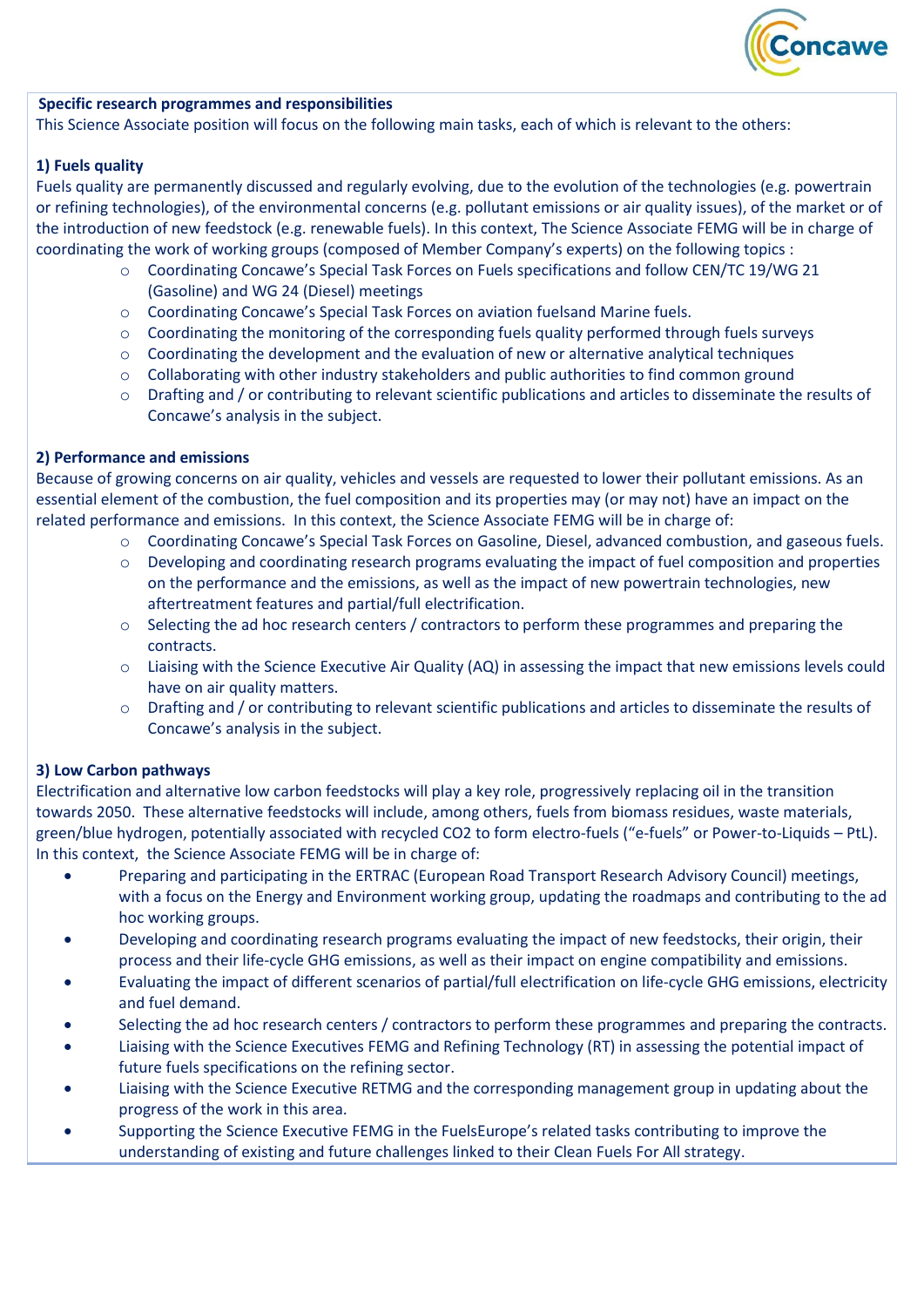

• Drafting and / or contributing to relevant scientific publications and articles to disseminate the results of Concawe's analysis in the subject

#### **4) Support on other related Technical Projects:**

In addition to the targeted activities described above, it can be expected that the SA will be involved in related technical and cross-disciplinary projects within Concawe.

The work can be structured in such a way that projects can overlap and progress in parallel. A permanent position is proposed in order to ensure that the expertise is properly retained internally.

# **What is your professional profile?**

**Education & Experience:** 

*Note: Please be informed that all the below listed points are desirable, however not mandatory – more of the below criteria the candidate meets = higher chances he/she has to be considered for this position*

- A science/engineering background and a proven track record in an oil refining industry, auto-industry, research institute or similar.
- A good understanding of the impact of fuel quality on vehicle/vessel performance and emissions, with a demonstrated knowledge in one or more specific areas related to this subject.
- A broad knowledge of the properties of petroleum and bio-based products, their manufacture and distribution, their influence on the emissions performance of on-road and off-road vehicles and the regulatory requirements governing their marketing and use.
- A strong background in engine / combustion / aftertreatment technologies.
- A good understanding of statistics: repeatability, interval of confidence, designs of experiments and statistical models.
- Capacity to quickly learn and understand the refining, biofuel and transport industries issues.
- Interest in the transition of the EU industry towards climate change ambition.
- Sound understanding on the key GHG mitigation technologies and alternative fuel options.
- Familiarity with Well-to-Wheels principles and modelling techniques to assess the CO2 impact of different technologies and alternative fuels.
- Familiarity with the related pieces of legislation at EU level (e.g. EN 228 and EN 590, Euro 6/7, FQD, CO2 standards, RED II/III).
- Some familiarity with modelling tools (modelling experience in this field is desirable but not essential), and an interest in acquiring a more in-depth knowledge and working relationships with those active in these fields.

#### **Skills & Competencies**

- Highly organized individual
- Proficiency in English (oral and written) is essential; other EU languages are an asset
- Committed to high-level and transparent science
- Keen interest and awareness of the European institutions decision-making processes for technical issues.
- A team player with the capacity to effectively facilitate technical teams
- Good communication skills, both verbal and written
- Permit to work in EU will be considered as an advantage

#### **Additional**

- Self-starter
- Ability to work in autonomous way
- Ability to adapt in multicultural environments
- Comfortable with multi-tasking
- Team-working spirit

**Organisational Fit: Reports to the Science Executive Fuels Quality and Emissions**